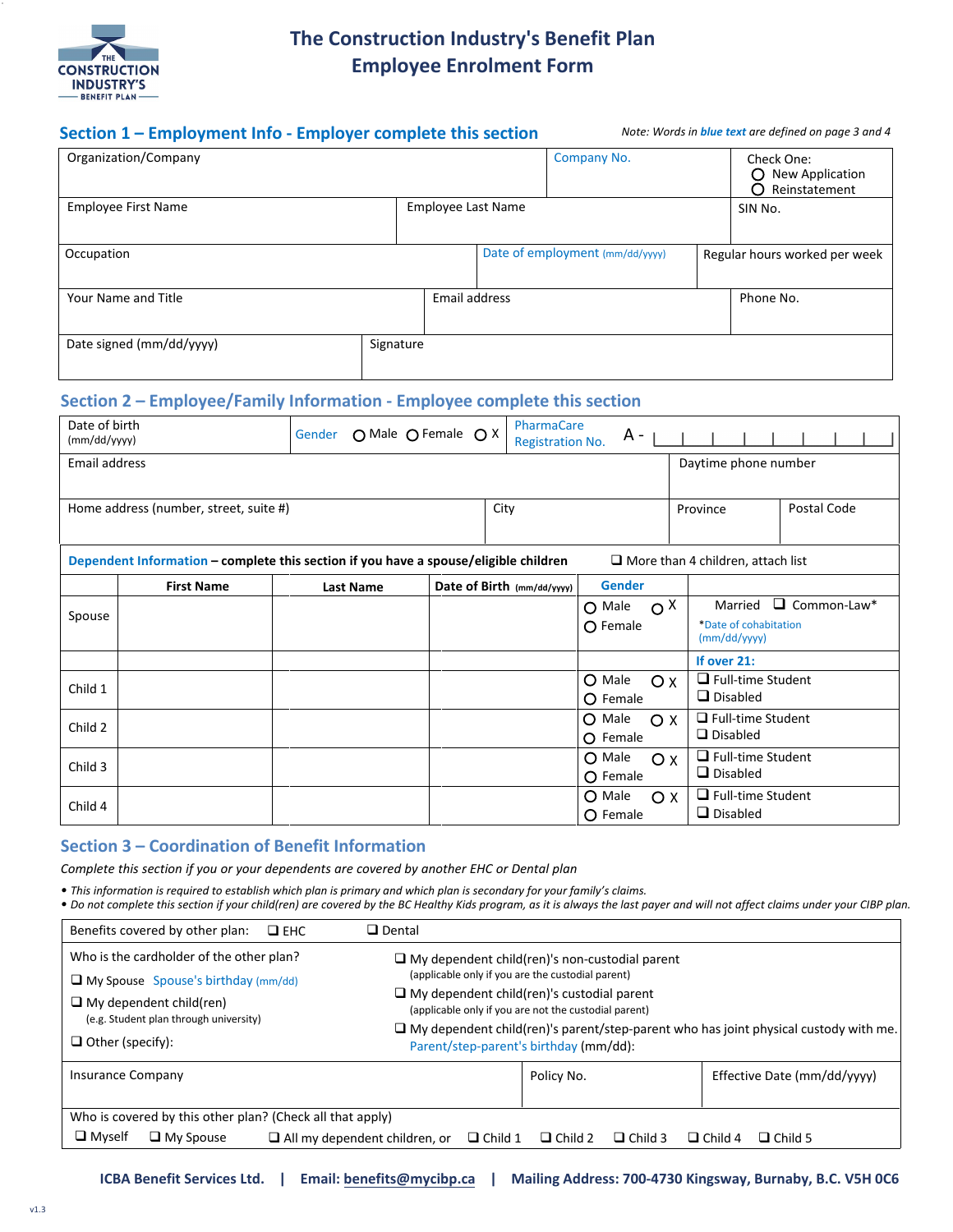

# **The Construction Industry's Benefit Plan Employee Enrolment Form**

### **Section 4 – Beneficiary Designation - Employee complete this section**

| <b>Beneficiary Designation for Basic Life and Basic Accidental Death insurance:</b>                                                                                  |            |                                    |           |                            |                                                                                                                                                                                                                                                                                                                                                                                                                                                         |                      |            |
|----------------------------------------------------------------------------------------------------------------------------------------------------------------------|------------|------------------------------------|-----------|----------------------------|---------------------------------------------------------------------------------------------------------------------------------------------------------------------------------------------------------------------------------------------------------------------------------------------------------------------------------------------------------------------------------------------------------------------------------------------------------|----------------------|------------|
| To designate more than 3 primary beneficiaries, complete Beneficiary Designation form.<br><b>Primary Beneficiary (ies)</b>                                           |            |                                    |           |                            |                                                                                                                                                                                                                                                                                                                                                                                                                                                         |                      |            |
|                                                                                                                                                                      |            | Name (first, middle initial, last) |           | <b>Relationship to You</b> |                                                                                                                                                                                                                                                                                                                                                                                                                                                         | <b>Type</b>          | Percentage |
|                                                                                                                                                                      |            |                                    |           |                            |                                                                                                                                                                                                                                                                                                                                                                                                                                                         | ∩ Revocable          | %          |
|                                                                                                                                                                      | First name | Middle initial                     | Last name |                            |                                                                                                                                                                                                                                                                                                                                                                                                                                                         | $\Omega$ Irrevocable |            |
|                                                                                                                                                                      |            |                                    |           |                            |                                                                                                                                                                                                                                                                                                                                                                                                                                                         | $\Omega$ Revocable   |            |
|                                                                                                                                                                      | First name | Middle initial                     | Last name |                            |                                                                                                                                                                                                                                                                                                                                                                                                                                                         | $\Omega$ Irrevocable | %          |
| 3                                                                                                                                                                    |            |                                    |           |                            |                                                                                                                                                                                                                                                                                                                                                                                                                                                         | $\bigcap$ Revocable  | %          |
|                                                                                                                                                                      | First name | Middle initial                     | Last name |                            |                                                                                                                                                                                                                                                                                                                                                                                                                                                         | O Irrevocable        |            |
| Trustee (Complete if any beneficiary is under the age of majority.)<br>appoint<br>as Trustee to receive any amount due to any beneficiary under the age of majority. |            |                                    |           |                            | If you designate a beneficiary as irrevocable, that person's consent is<br>required if you later want to change your beneficiary. The percentages<br>must total 100%. If percentage is left blank, insurance will be split evenly<br>among the beneficiary (ies). If you want to designate more than 3 primary<br>beneficiaries, complete Beneficiary Designation form. If you do not<br>designate a beneficiary, proceeds will be paid to your estate. |                      |            |
| Name (first, middle initial, last)<br><b>Contingent Beneficiary (Optional):</b>                                                                                      |            |                                    |           |                            | Relationship to You                                                                                                                                                                                                                                                                                                                                                                                                                                     |                      |            |

#### **Section 5 – Personal Information Release - Employee complete this section**

*Please list any individuals that you would like to have access to your personal information under the Plan. Personal information includes but is not limited to: ID number, beneficiary information and claims information.* 

| First Name | Last Name | Relationship to You |
|------------|-----------|---------------------|
| First Name | Last Name | Relationship to You |
| First Name | Last Name | Relationship to You |

#### **Section 6 – Declaration and Authorization - Employee complete this section**

#### **Protecting your personal information**

ICBA Benefits is committed to protecting the privacy, confidentiality, accuracy and security of your personal information. Your and your spouse or dependent's personal information may be shared with the insurance company and its reinsurers, your employer, health services providers, and/or administrators of government benefits or other benefits programs for the purposes of verifying eligibility for specific benefits or claims and/or investigating or reporting upon suspected or apparent fraudulent or repeated inaccurate claims behaviour.

ICBA Benefits is compliant with Canadian and provincial privacy legislation. Please see our website for our complete Privacy Policy.

#### **Declaration and authorization**

I hereby apply for coverage under this policy, and accept its terms and conditions. I authorize the necessary contributions to be made through payroll deductions, if applicable. I authorize my employer and ICBA Benefits, the insurance company and its reinsurers, any healthcare provider, administrators of government benefits or other benefits programs to give, receive and share any personal information regarding my eligibility for coverage and to administer the plan, or those of my dependents, if applicable.

I understand that I am responsible for the accuracy of all claims submitted on behalf of myself, my spouse and/or dependents, and that my eligibility and/or entitlement to any or all benefits under the Plan may be suspended and/or revoked without notice in the event that I or my spouse or dependents am found to have made fraudulent or repeated inaccurate claims under the Plan. Further, I hereby authorize my Employer to deduct from my payroll and remit to the Plan any amounts paid to me as a result of fraudulent or inaccurate claims by myself, my spouse or my dependents.

I certify that I am covered, and my spouse and children (if applying for coverage) are covered by a provincial medical plan, e.g. Medical Services Plan of BC.

I certify that all of the information I have provided on this form is true, correct and complete to the best of my knowledge.

| Signature: | Date Signed (mm/dd/yyyy): |
|------------|---------------------------|
|            |                           |

Return completed form to ICBA Benefits via email (indicate the policy number in the Subject line), or by mail. If you email the form, do not also send the original by mail.